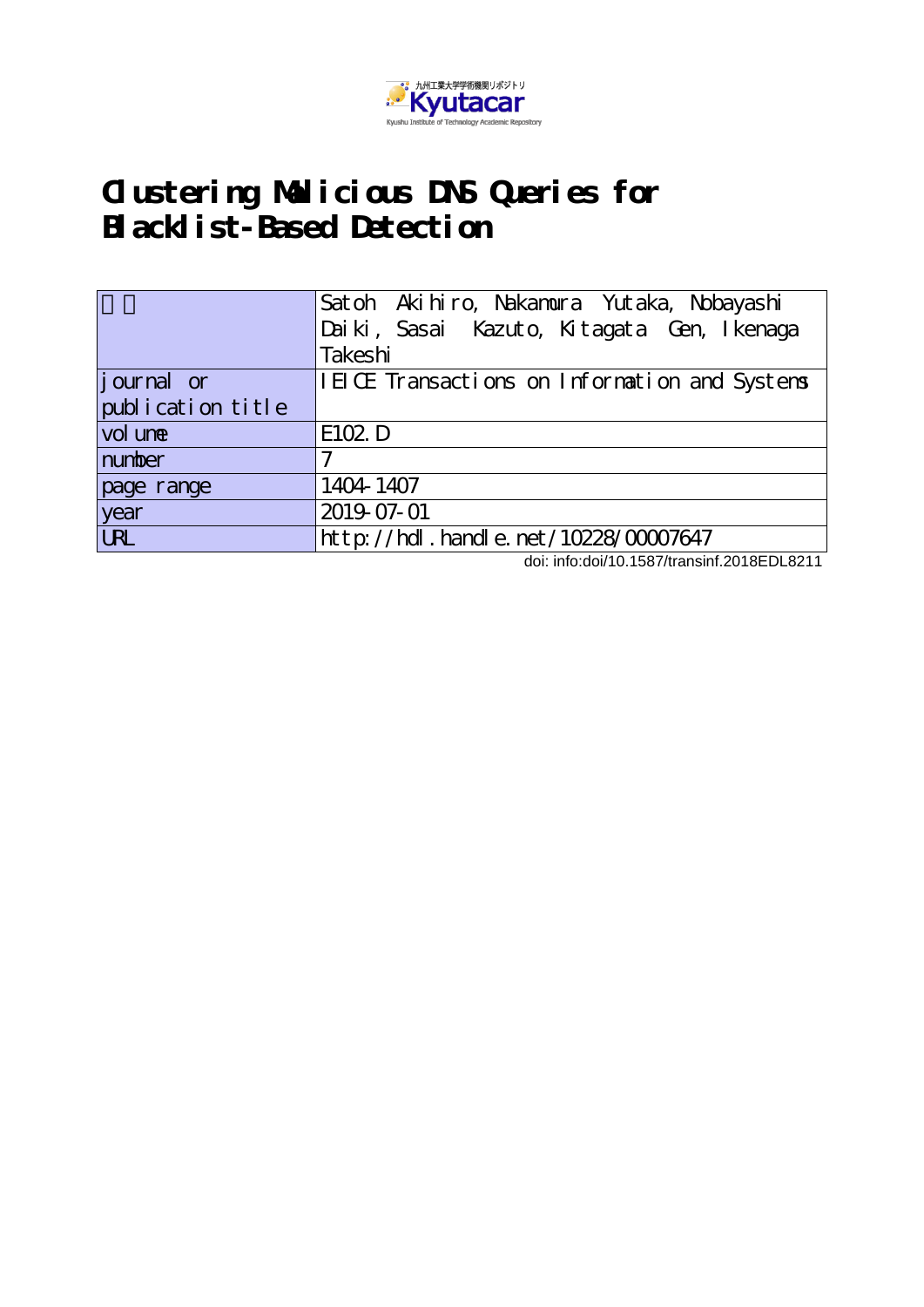# **LETTER Clustering Malicious DNS Queries for Blacklist-Based Detection**<sup>∗</sup>

# **Akihiro SATOH**†a)**, Yutaka NAKAMURA**†**, Daiki NOBAYASHI**†**, Kazuto SASAI**††**, Gen KITAGATA**†††**,** *and* **Takeshi IKENAGA**†**,** *Members*

**SUMMARY** Some of the most serious threats to network security involve malware. One common way to detect malware-infected machines in a network is by monitoring communications based on blacklists. However, such detection is problematic because (1) no blacklist is completely reliable, and (2) blacklists do not provide the sufficient evidence to allow administrators to determine the validity and accuracy of the detection results. In this paper, we propose a malicious DNS query clustering approach for blacklist-based detection. Unlike conventional classification, our causebased classification can efficiently analyze malware communications, allowing infected machines in the network to be addressed swiftly. *key words: malware, blacklist, DNS query, machine learning*

#### **1. Introduction**

Some of the most serious threats to network security involve malware. Cyber-criminals use malware-infected machines to undertake malicious activities such as stealing confidential information, distributing m[alwa](#page-4-0)re, and sending spam. According to a McAfee report [1], over 300,000 new forms of malware are created each day. To prevent damage from malware, administrators must swiftly identify and remove infected machines that reside in their networks. One common way to detect infected machines in a network is by monitoring communications based on blacklists. To improve the detection capability, several studies have attempted to automatically u[pdate](#page-4-1) blacklist entries by using machine learning techniques [2]. However, such detection is problematic because (1) no blacklist is completely reliable, and (2) blacklists do not provide the sufficient evidence to allow administrators to determine the validity and accuracy of the detection results. Therefore, simply matching communications with blacklist entries is insufficient, and administrators should pursue their causes by investigating the communications themselves.

The goal of this study is to classify malicious DNS

Manuscript revised December 28, 2018.

Manuscript publicized April 5, 2019.

†The authors are with Kyushu Institute of Technology, Kitakyushu-shi, 804–8550 Japan.

††The author is with Ibaraki University, Hitachi-shi, 316–8511 Japan.

†††The author is with Tohoku University, Sendai-shi, 980–8577 Japan.

<sup>∗</sup>This work was supported by JSPS KAKENHI Grant Number JP18K11296. Part of this work was carried out under the Cooperative Research Project of the RIEC, Tohoku University.

a) E-mail: satoh@isc.kyutech.ac.jp

DOI: 10.1587/transinf.2018EDL8211

queries detected through blacklists by their causes. We focus on DNS because domain name resolution always occurs prior to malware communications. This cause-based classification drastically reduces the number of malicious DNS queries to be investigated because the investigation scope is limited to only representative queries in classification results. The remainder of this paper is organized as follows: In Sect. 2, we review the related studies and their limitations. In Sect. 3, we propose a malicious DNS query clustering approach for blacklist-based detection. We describe experiments conducted to analyze the effectiveness of our approach in classifying malicious DNS queries in Sect. 4. Finally, we summarize our conclusions and future work in Sect. 5.

#### **2. Related Work**

Kheir et al. [\[3\]](#page-4-2) showed that blacklists typically contain a considerable number of errors. These errors stem from domains containing mixed benign and malicious codes, such as cloud services, advertising networks, and dynamic DNSs. Automatically generate[d bl](#page-4-2)acklists simply exacerbate this problem. The authors of  $\left[3\right]$  attempted to improve the detection accuracy by cross-checking domains on multiple blacklists. However, a blacklist has specific coverage; consequently, cross-ch[eckin](#page-4-3)g greatly narrows the coverage.

Kührer et al.  $[4]$  evaluated the effectiveness of 19 types of blacklists by considering factors, such as unregistered domains, parking domai[ns, a](#page-4-3)nd sinkhole domains. In the evaluation, the authors of  $[4]$  used only datasets prelabeled as benign or malicious. This is because the investigation scope expands proportionally to the number of detections, which complicates determining the validity and accuracy of detection results.

Some previous studies have focu[sed](#page-4-4) on analyzing DNS queries and responses. Wang et al. [5] developed a system called DBod that detects and classifies infected machines based on the statistical similarity of query behaviors. However, DBod is specific to domain generation algorithmbased malware and [can](#page-4-5)not be applied to other kinds of malware. Berger et al. [6] developed a system called DNSMap that discovers potentially compromised machines by rapidly changing DNS queries. DNSMap derives the similarity of character strings in domain names by considering their hierarchical structure but the superficial similarity does not perform sufficiently well in classifying malicious queries by

Manuscript received October 10, 2018.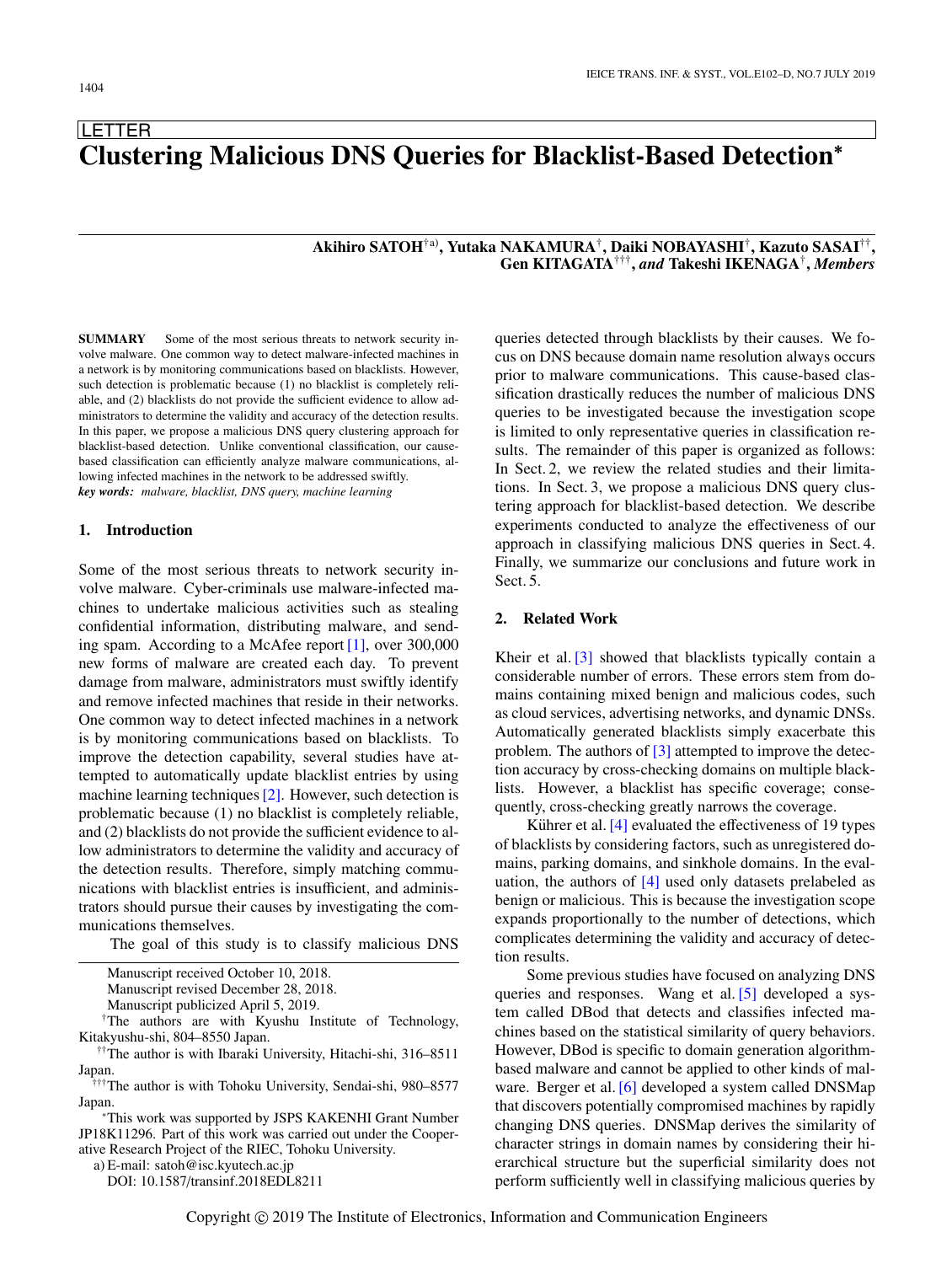their causes.

## **3. Proposal**

In this paper, we propose a malicious DNS query clustering approach for blacklist-based detection. This approach focuses on the following observation: a malware communication is divided into several transactions; thus surrounding queries that occur before and after a malicious query detected through blacklists help in estimating the cause of the malicious query. By numerically comparing their surrounding queries, the approach is able to classify malicious queries by their causes. Unlike conventional classification, which is based on the superficial similarity of character strings in domain names, our cause-based classification can efficiently analyze malware communications, allowing infected machines in the network to be addressed swiftly.

General classification techniques in natural language processing can be probably applied by regarding a [malic](#page-4-6)ious query and surrounding queries as words. Le et al.[7] proposed Doc2Vec that classifies various documents by using co-occurrences between words. Unfortunately, the performance deteriorates due to the influence of irrelevant queries to classification. In contrast, our approach weights queries based on insight about malware communications.

Figure 1 shows an overview of the proposed approach, which has three functions: (1) Ouery Sub-log Selection, (2) Numerical Representation, and (3) Similarity Calculation. The following sections describe each function in detail.

# 3.1 Query Sub-Log Selection

A query log for the input of our approach is a record of queries for domain name resolution to a recursive DNS from



Fig. 1 Overview of the malicious DNS query clustering approach for blacklist-based detection.

machines on a network. In the query log, each query has values such as a timestamp, source address, and queried domain name along with class and type. In particular, note that domain names in the query log are shortened to and replaced to primary domain names. A primary domain is the highest-level domain name given to a registrar. For example, the primary domain names for www.ieice.org and smtp.kyutech.ac.jp would respectively be ieice.org and kyutech.ac.jp.

First, this function detects malicious queries from a query log through comparison with blacklists. A query  $x_n$  in the query log is considered to be malicious when the domain name in query  $x_n$  matches the entry in blacklist  $L_B$ . The function then selects all the queries with the same source address as malicious query  $x_n$  that occur within  $t_\alpha$  seconds before and after malicious query  $x_n$ . These queries form the query sub-log  $X_n$ . This step is conducted because these queries in query sub-log  $X_n$  help in estimating the cause of malicious query  $x_n$ . Finally, the output of the function is set X, which consists of the *N* query sub-logs, where *N* denotes the number of malicious queries detected in the query log.

# 3.2 Numerical Representation

This function attempts to numerically represent queries based on their co-occurrences [by](#page-4-7) using the two machine learning techniques: Wor[d2Ve](#page-4-8)c [8] and soft clustering with Gaussian Mixture Models[9]. Through this step, effective features are extracted from the enormous number of queries included in all the query sub-logs.

First, the function applies a Word2Vec model to all the query sub-logs X to create a distributed representation based on co-occurrences between queries. A distributed representation is to associate one data with one point in multidimensional space, and Word2Vec, which has drawn considerable attention in the field of natural language processing, expresses the features of each word as a vector based on the assumption that each word in a sentence has a strong relation with its surrounding words. We modify Word2Vec to change its focus from words in a sentence to queries in a query sub-log as follows: (1) we replace words with queried domain names, and (2) whereas the conventional Word2Vec algorithm uses the distance between words in a sentence to measure co-occurrences, we instead use time interval between queries in a query sub-log, where the time interval between queries is restricted to within  $t_\beta$  seconds.

Next, the function applies soft clustering with Gaussian Mixture Models to the distributed representation of queries. Soft clustering yields the probability that each data point belongs to each cluster. Because each cluster consists of queries with similar co-occurrences in the clustering results, a cluster can be expected to indicate a transaction in a malware communication. Finally, the output of the function is the membership vector of each query, written as follows:

$$
\vec{p}(x_i) = (p(c_1|x_i), \cdots, p(c_m|x_i), \cdots, p(c_M|x_i)),
$$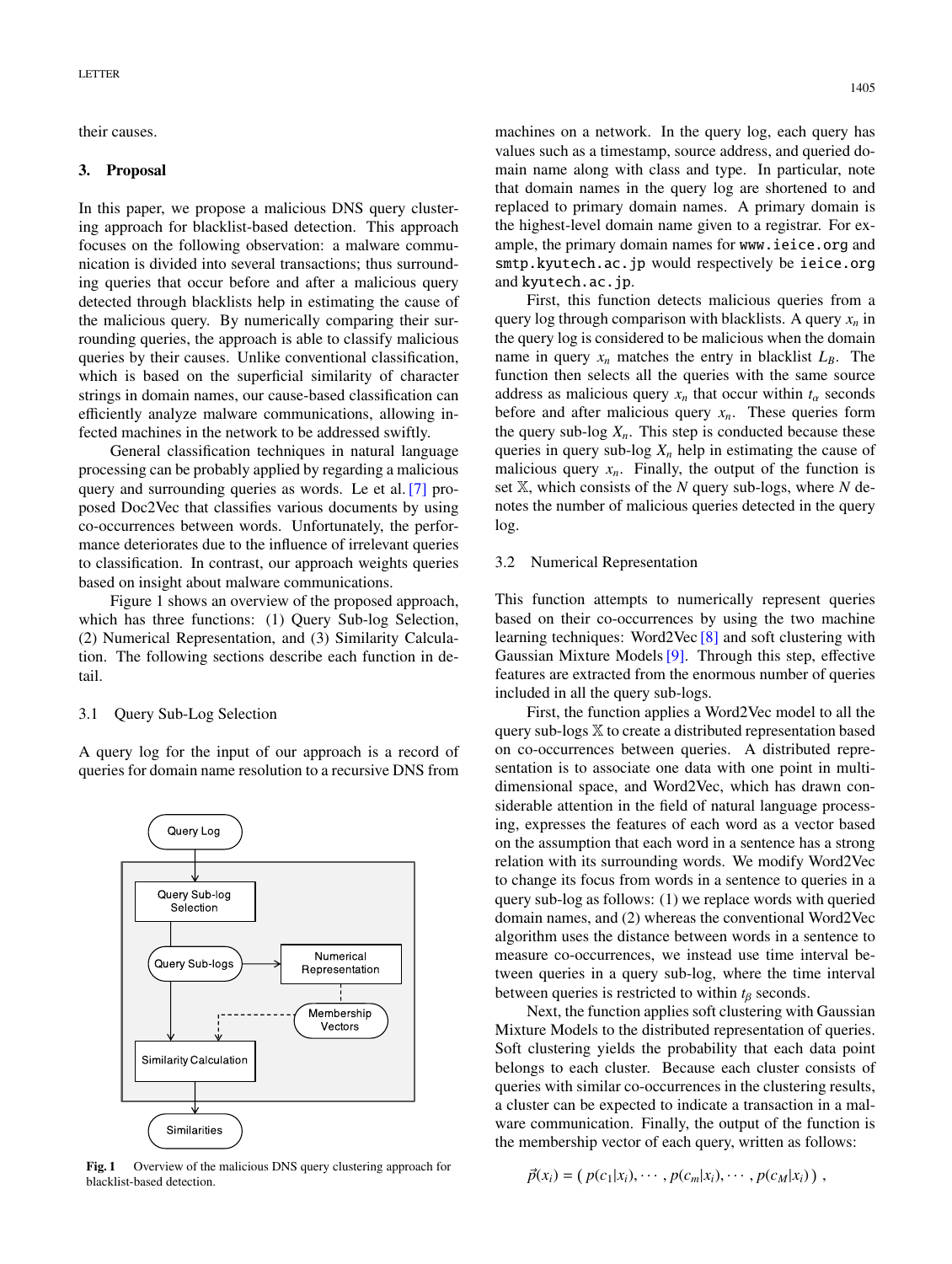where *M* is the number of clusters and  $p(c_m|x_i)$  is the probability that query *xi* belongs to cluster *cm*.

### 3.3 Similarity Calculation

This function calculates the feature vector from the membership vectors of the queries found in each query sub-log. By comparing the similarity of feature vectors according to their cosine distance, the function achieves cause-based classification latently indicated by the malicious queries and their surrounding queries. Note that we emphasize queries commonly appearing in multiple query sub-logs based on the following insight about malware communications: infected machines in a same malware family repeatedly communicate with a same malicious domain group.

The membership vectors of the queries found in each query sub-log imply the transactions constituting a malware communication; in query sub-logs, the similarities of transactions are strongly dependent on the similarities of causes; thus, the feature vector for each query sub-log is derived from the weighted sum of the membership vectors of the queries found in each query sub-log, as follows:

$$
\vec{X}_n = \sum\nolimits_{x_i \in X_n} w_\alpha(x_i) w_\beta(x_i) w_\gamma(x_i) \vec{p}(x_i).
$$

Here,  $w_{\gamma} = 0$  if the domain name for query  $x_i$  is included in whitelist  $L_W$ ; otherwise,  $w_\gamma = 1$ . From the insight concerning malware communications, the weights  $w_\alpha$  and  $w_\beta$ for query  $x_i$  are respectively defined as

$$
w_{\alpha}(x_i) = \frac{|\mathcal{F}_{addr}(x_i, \mathbb{X}) \cap \mathcal{F}_{name}(x_i, \mathbb{X})|}{|\mathcal{F}_{addr}(x_i, \mathbb{X})|}
$$
  
and  

$$
w_{\beta}(x_i) = \frac{|\mathcal{F}_{list}(x_i, \mathbb{X}) \cap \mathcal{F}_{name}(x_i, \mathbb{X})|}{|\mathcal{F}_{list}(x_i, \mathbb{X})|},
$$

where  $\mathcal{F}_{name}(x_i, \mathbb{X}), \mathcal{F}_{addr}(x_i, \mathbb{X})$ , and  $\mathcal{F}_{list}(x_i, \mathbb{X})$  are differing subsets of set  $X$ .  $\mathcal{F}_{name}(x_i, X)$  is a set formed from query sub-logs including a query with the same domain name as query  $x_i$ ;  $\mathcal{F}_{addr}(x_i, \mathbb{X})$  is a set formed from query sublogs that consist of queries with the same source address as query  $x_i$ ;  $\mathcal{F}_{list}(x_i, \mathbb{X})$  is a set formed from query sub-logs that are detected by the same blacklist entry as query sublog  $X_n$  including query  $x_i$ . Additionally,  $|\cdot|$  indicates the number of set elements. Finally, the output of the function is the similarities of malicious queries calculated by comparing the feature vectors of query sub-logs through their cosine distance.

# **4. Evaluation**

In this section, we evaluate the effectiveness of the proposed approach through experiments using DNS queries observed on a campus network. This evaluation focuses primarily on the classification accuracy of malicious queries and the efficiency of the analysis of their causes. We first describe the experimental setup in Sect. 4.1 and then discuss the experimental results in Sect. 4.2.

#### 4.1 Experimental Setup

The dataset used for the experiments consisted of DNS queries observed from January 2017 to February 2018 on a campus network. For blacklist  $L_B$ , w[e emp](#page-4-10)loyed three public listings of malicious domains  $[10]$ – $[12]$ ; for whitelist  $L_W$ , we e[mploy](#page-4-11)ed the top one million domains provided by Alexa  $[13]$ .

We set the parameters in our approach to the following values:  $t_\alpha$  = 90 and  $t_\beta$  = 1.0. The number of iterations, number of dimensions, and learning rate for Word2Vec were set to 250,000, 100, and 0.0005, respectively. By experimentally verifying several values, we determined the above five parameters. We will address parameter optimization in future work. In soft clustering, Bayesian Information Criterion (BIC) was used for model decision. The parameters were selected according to BICs of the 14 types of multivariate mixture model[s an](#page-4-8)d number of clusters up to 20. For further details refer to [9].

For comparison with the proposed approach, we implemented the two differe[nt ap](#page-4-5)pro[ache](#page-4-6)s for classifying malicious queries described in [6] and [7]. The first implementation uses the similarity of character strings in domain names, and the second implementation uses Doc2Vec, which is a well-known extension to Word2Vec. While Word2Vec derives the feature vectors of words, Doc2Vec derives the feature vectors of documents. We set the maximum distance between words for measuring co-occurrences to 5 for Doc2Vec; the other parameters were set to the same values as those used for the proposed approach.

### 4.2 Discussion

The authors of [\[14\]](#page-4-12) reported that many types of malware communicate through TXT-type queries. Therefore, we considered TXT-type queries in which the domain names matched blacklist entries to be malicious. By matching these criteria, 388 queries with 158 unique domains were detected from the dataset.

Figure 2 shows the experimental results, using multidimensional scaling to visualize the similarity among malicious queries. In the figure, each symbol represents a malicious query, and the distance between symbols indicates the similarity between malicious queries. Because the symbols in Figs.  $2(a)$  and  $2(b)$  are scattered, it is difficult to determine the similarity of the malicious queries. The respective reasons for performance deterioration in the two compared implementations are (1) the limitations of classifying malicious queries based on the superficial similarity of character strings in domain names, and (2) the influence of surrounding queries before and after malicious queries that are unnecessary for estimating their causes. In contrast, our approach clearly classifies the 388 malicious queries detected through blacklists into 3 clusters, suggesting the possibility for efficient analysis.

The numbers of malicious queries classified into clus-